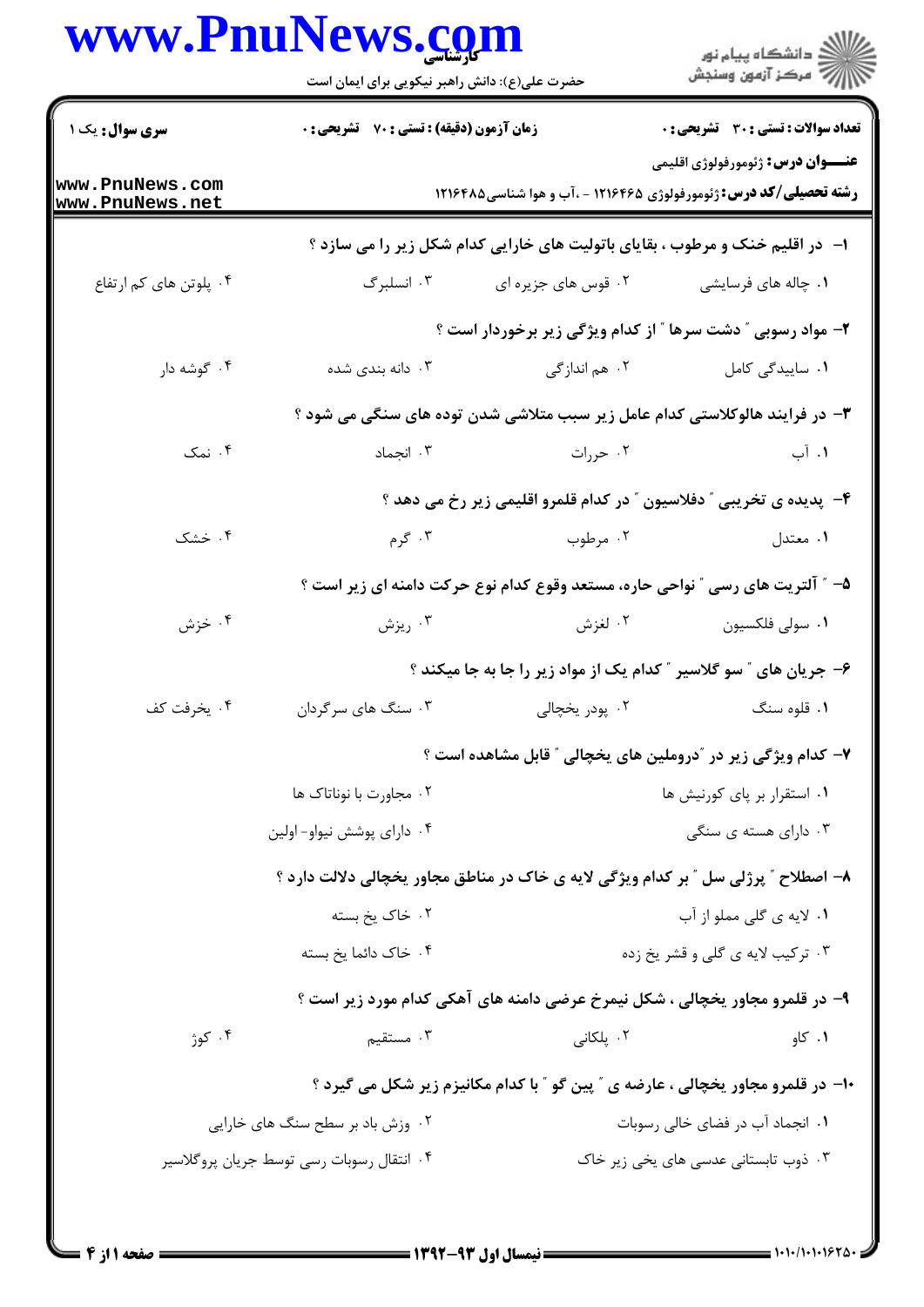| www.PnuNews.com                           | حضرت علی(ع): دانش راهبر نیکویی برای ایمان است |                    | ر دانشگاه پيام نور<br>دانشگاه پيام نور                                                                               |
|-------------------------------------------|-----------------------------------------------|--------------------|----------------------------------------------------------------------------------------------------------------------|
| <b>سری سوال : ۱ یک</b>                    | زمان آزمون (دقیقه) : تستی : 70 گشریحی : 0     |                    | <b>تعداد سوالات : تستی : 30 ٪ تشریحی : 0</b>                                                                         |
| www.PnuNews.com<br><u>www.PnuNews.net</u> |                                               |                    | <b>عنـــوان درس:</b> ژئومورفولوژي اقليمي<br><b>رشته تحصیلی/کد درس:</b> ژئومورفولوژی ۱۲۱۶۴۶۵ - .آب و هوا شناسی1۲۱۶۴۸۵ |
|                                           |                                               |                    | 1۱– در بین عوامل مهم شکل زایی ، سهم کدام مورد زیر در قلمروهای کم آب بیشتر است ؟                                      |
| ۰۴ باد                                    | ۰۳ نمک                                        | ۰۲ آب های روان     | ۰۱ گرما                                                                                                              |
|                                           |                                               |                    | ۱۲- با پوشیده شدن سطح "هامادا " با سنگ های متلاشی شده ی زاویه دار ، کدام عارضه ی زیر تشکیل می شود ؟                  |
| ۰۴ رگ                                     | ۰۳ گارآ                                       | ۰۲ کواستا          | ۰۱ کویر                                                                                                              |
|                                           |                                               |                    | ۱۳- از اتصال ″ گلاسی ″ های مجاور هم ، کدام عارضه ی مرفولژیک زیر ایجاد می شود ؟                                       |
| ۰۴ پدیمنت                                 | ۰۳ پدی پلن                                    | ۰۲ پدیمان          | ۰۱ پنه پلين                                                                                                          |
|                                           |                                               |                    | ۱۴- در قلمرو مرفوکلیماتیک کم آب ، کدام عارضه ی زیر در شکل گیری چاله های بسته نقش تعیین کننده ای دارد ؟               |
| ۰۴ گرابن ها                               | ۰۳ انسلبرگ                                    | ۰۲ دشت سرهای عریان | ۰۱ دشت های ریگی                                                                                                      |
|                                           |                                               |                    | ۱۵– در قلمروهای کم آب ، " دشت سرهای مخالف " در کدام موقعیت زیر تشکیل می شود ؟                                        |
|                                           | ۰۲ مسیر سیلاب های کوهستانی                    |                    | ۰۱ چاله های پای کواستا                                                                                               |
|                                           | ۰۴ مجاورت مونادنوک ها                         |                    | ۰۳ دامنه ی ناهمواری های حفر شده                                                                                      |
|                                           |                                               |                    | ۱۶- در قلمرو های کم آب ، عارضه ی ؒ لونت  ؒ در کدام موقعیت زیر تشکیل می شود ؟                                         |
|                                           | ۰۲ حاشیه ی بوته ای استپی و شوت ها             |                    | ۰۱ مجاور جوشش های نمکی دشت ریگی                                                                                      |
|                                           | ۰۴ مجاور سفره های آب زیر زمینی                |                    | ۰۳ حاشیه ی رو به باد سبخاها                                                                                          |
|                                           |                                               |                    | ۱۷- مرفولژی کدام عارضه ی زیر شبیه به ″ پاردانگ ″ است ؟                                                               |
| ۰۴ گ                                      | ۰۳ شوت                                        | ۰۲ کلوتک           | ۰۱ دق                                                                                                                |
|                                           |                                               |                    | ۱۸- کدام ویژگی زیر درعارضه ی ژئومرفولژیک ″ برخان ″ قابل شناسایی است ؟                                                |
|                                           | ۰۲ بازوهای رو به باد                          |                    | ۰۱ نیمرخ عرضی متقارن                                                                                                 |
|                                           | ۰۴ پرتگاه در دامنه ی رو به باد                |                    | ۰۳ قوس برجسته ی هلال در جهت باد                                                                                      |
|                                           |                                               |                    | ۱۹- در منطقه ی مرفوکلیماتیک خشک ، کدام عارضه ی زیر محصول وزش بادهای متقابل است ؟                                     |
| ۰۴ ادین                                   | ۰۳ پیکرا                                      | ۰۲ سیف             | ۰۱ نبکا                                                                                                              |
|                                           |                                               |                    | <b>۲۰</b> - در مناطق خشک ،تمام اشکال ماسه ای از کدام عارضه ی زیر مشتق می شود ؟                                       |
| ۰۴ برخان                                  | ۰۳ دمغا                                       | ۰۲ گاسی            | ۰۱ غورد                                                                                                              |
|                                           |                                               |                    |                                                                                                                      |

1.1.1.1.1620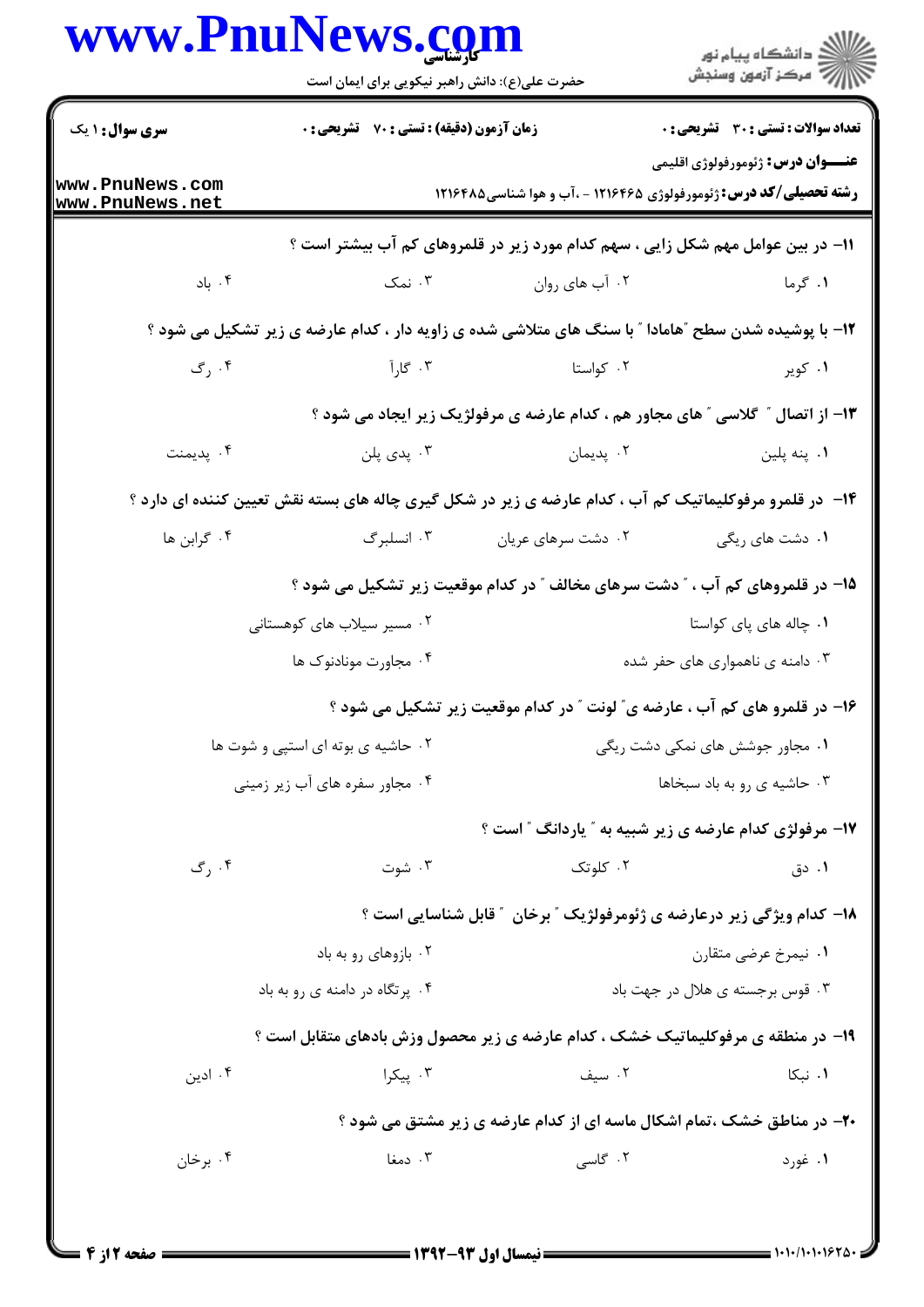|                                    | www.PnuNews.com<br>حضرت علی(ع): دانش راهبر نیکویی برای ایمان است                                      |                | ِ<br>∭ دانشڪاه پيام نور<br>∭ مرڪز آزمون وسنڊش                                                                         |
|------------------------------------|-------------------------------------------------------------------------------------------------------|----------------|-----------------------------------------------------------------------------------------------------------------------|
| <b>سری سوال : ۱ یک</b>             | زمان آزمون (دقیقه) : تستی : 70 ٪ تشریحی : 0                                                           |                | <b>تعداد سوالات : تستی : 30 ٪ تشریحی : 0</b>                                                                          |
| www.PnuNews.com<br>www.PnuNews.net |                                                                                                       |                | <b>عنـــوان درس:</b> ژئومورفولوژي اقليمي<br><b>رشته تحصیلی/کد درس:</b> ژئومورفولوژی ۱۲۱۶۴۶۵ - ،آب و هوا شناسی ۱۲۱۶۴۸۵ |
|                                    |                                                                                                       |                | <b>۲۱</b> - در قلمرو بسیار کم آب ایران ، سطح کلوت ها با کدام مواد زیر پوشانده شده است ؟                               |
| ۰۴ نمک کولابی                      | ۰۳ واریزه های تخریبی                                                                                  | ۰۲ ماسه ی بادی | ۰۱ لایه ی گلی                                                                                                         |
|                                    | ۲۲- در اشکال تپه ماهوری تشکیل شده در آلتریت ها ، کدام ویژگی زیر قابل بازشناسی است ؟                   |                |                                                                                                                       |
|                                    | ۲. دامنه های کاو باشیب ملایم                                                                          |                | ٠١ ارتفاع زياد توام با توپوگرافي خشن                                                                                  |
|                                    | ۰۴ دارای پوشش گیاهی تنک و پراکنده                                                                     |                | ۰۳ تحت تاثیر شستشوی هرزآب ها و خزش                                                                                    |
|                                    |                                                                                                       |                | <b>۲۳</b> - عارضه ی آهکی ″ تورم کارست ″ دارای کدام ویژگی زیر است ؟                                                    |
|                                    | ۰۲ برجستگی پرحجم و برج مانند با سطح هموار                                                             |                | ۰۱ تپه ی کم ارتفاع پوشیده با مواد رسی                                                                                 |
|                                    | ۰۴ برجستگی مخروطی شکل ناقص با سطح هموار                                                               |                | ۰۳ ستون های مدور با پایه ی باریک و قلل متعدد                                                                          |
|                                    |                                                                                                       |                | <b>۲۴</b> - کدام عارضه ی زیر ، ویژه ی ناحیه ی مرفوکلیماتیک ″ ساوان ″است ؟                                             |
|                                    | ۰۲ پوشش ضخیم آلتریتی                                                                                  |                | ۰۱ قشر بووال                                                                                                          |
|                                    | ۰۴ برجستگی های میالارانجا                                                                             |                | ۰۳ توده های نفود                                                                                                      |
|                                    | ۲۵– در منطقه ی مرفوکلیماتیک معتدله ، شکل زایی کدام فرایند فرسایشی زیر بارزتر است ؟                    |                |                                                                                                                       |
| ۰۴ آب جاری                         | ۰۳ پخ                                                                                                 | ۰۲ موج         | ٠١. باد                                                                                                               |
|                                    | ۲۶– کدام عامل زیر سبب می شود تا در کوهستان ها ، مساعدترین شرایط تراکم رطوبت وجود داشته باشد ؟         |                |                                                                                                                       |
|                                    | ۰۲ گسترش توده های ابری                                                                                |                | ۰۱ فراوانی رطوبت جوی                                                                                                  |
|                                    | ۰۴ اختلاف رژیم حرارتی                                                                                 |                | ۰۳ کاهش سریع رطوبت مطلق                                                                                               |
|                                    | ۲۷- در کوهستان های عرض های جغرافیایی متوسط ، دامنه های رو به غرب و شمالغرب دارای کدام ویژگی زیر است ؟ |                |                                                                                                                       |
|                                    | ۰۲ پوشش برفی نازک                                                                                     |                | ۰۱ مستعد حرکات یکپارچه ی لغزشی                                                                                        |
|                                    | ۰۴ گرم و خشک                                                                                          |                | ۰۳ واریزه های سطحی فراوان                                                                                             |
|                                    | <b>۲۸</b> - عارضه ی یخچالی ″ پنی تانت ″ با برجستگی کله قندی شکل ، در کدام قلمرو زیر تشکیل می شود ؟    |                |                                                                                                                       |
| ۰۴ عرض های بالا                    | ۰۳ حاره ای                                                                                            | ۰۲ کم آب       | ۰۱ معتدل                                                                                                              |
|                                    |                                                                                                       |                | <b>۲۹</b> - کدام عارضه ی زیر از مشخص ترین شکل ها در طبقه ی مجاور یخچالی است ؟                                         |
| ۰۴ گیلویی برفی                     | ۰۳ کارست حرارتی                                                                                       | ۰۲ ورو         | ۰۱ والوم                                                                                                              |
|                                    |                                                                                                       |                |                                                                                                                       |

1.1.1.1.1620